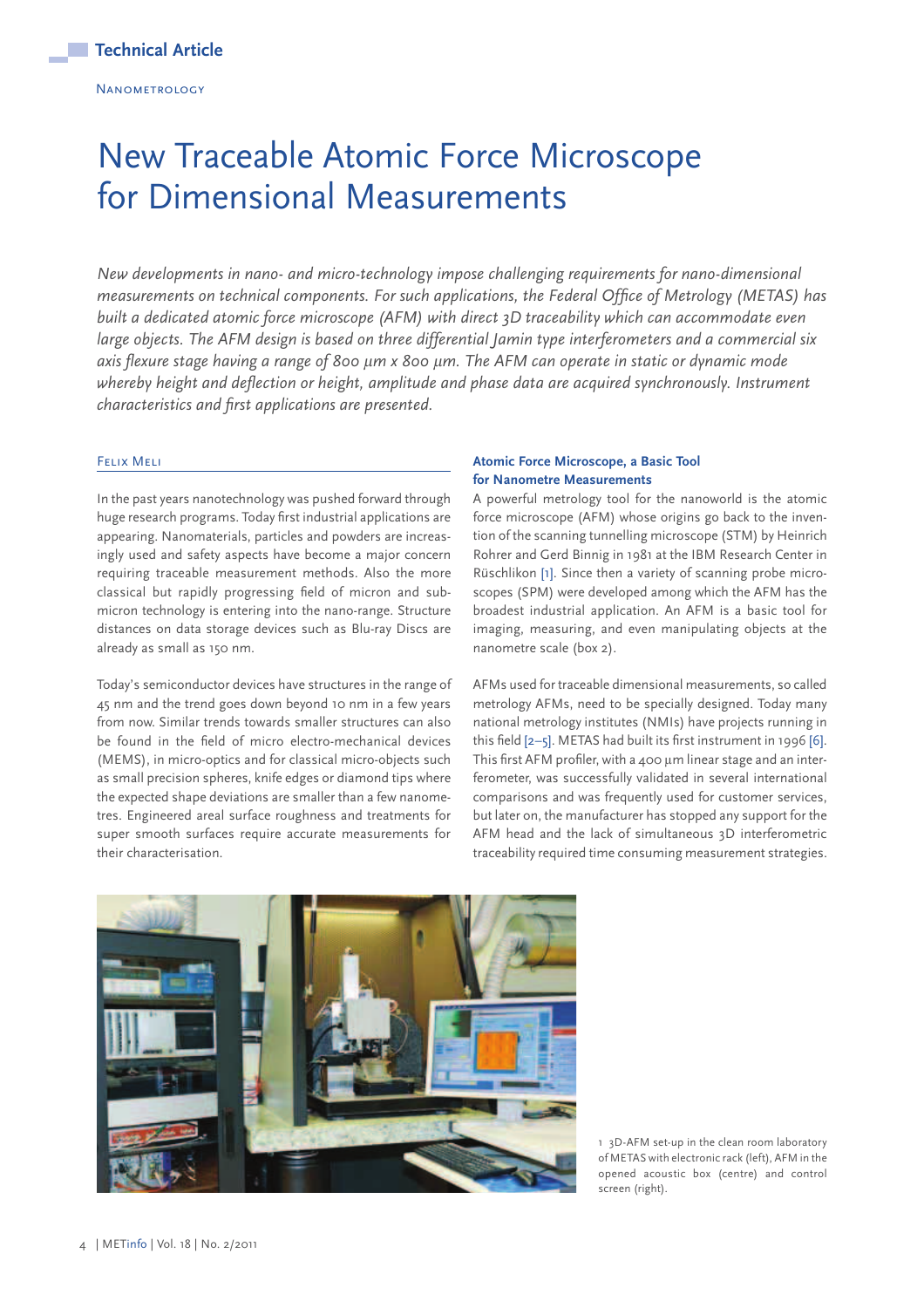In 2007, METAS started a project with the goal to develop a new, fully traceable metrology AFM. The design targets were specifically set in order to obtain a flexibly usable instrument fully based on in-house knowledge. In contrast to existing projects at other NMIs, the new AFM should be able to accommodate also larger technical objects maintaining at the same time an easy sample access [7].

#### **General Design Concepts**

To obtain high quality traceable dimensional measurements, some basic principles have to be followed: The most important is the Abbe principle which says that the measurement scale, in this case the interferometer beam, has to be co-linear with the spatial dimension or displacement to be measured. The main goal of this principle is to avoid errors induced by unwanted rotational motions of the translation stages which are always present.

Besides a very stable temperature and low vibration environment, a stable metrology loop built from low expansion material is important to reduce drift. The use of differential interferometers provides the required traceability and additionally shortens the metrology loop (illustration 3).

#### **AFM Realisation**

To accommodate large samples in a metrology AFM, a corresponding large reference mirror frame is required. Using simple Zerodur elements, a light weight carrier structure for the three reference mirrors was built which can accommodate samples up to 90 mm x 60 mm x 60 mm (picture 4). This reference frame with the sample is moved by a commercial 6-axis piezo driven stage with a range of 800 µm x 800 µm x 200 µm [8].

The three rotational axes are mainly used to improve the quality of the linear scan movements by actively compensating

125 µm



Working Point 25 20 15 10 5  $\overline{0}$ **A /nm f /kHz** 300 Stimulation **Resonance Curve**

An atomic force microscope (AFM) is an instrument which can measure surface topographies with nanometre resolution. The measurement is performed with a very sharp tip which is held at a constant distance from the sample surface through the detection of very small atomic forces. Scanning the tip over a certain surface region using piezo driven x-y-z actuators produces a 3D surface data set called an «AFM image».

To measure the bending of the cantilever induced by the tip sample interaction forces, a laser beam is focussed on its back side and the reflected beam angle is measured with a differential photo detector (figure on the left). The tip and the cantilever are usually made out of mono-crystalline silicon.

A typical cantilever has a length of 125 µm and a width of about 20 µm. The tip radius can be as small as 1 nm.

For many applications and especially for dimensional metrology it is advantageous to operate the AFM in «dynamic mode». The cantilever is excited at its resonance frequency of approximately 300 kHz. A tip height regulation circuit maintains a constant amplitude damping and thereby a constant tip surface distance (figures on the right). Through the cantilever oscillation, lateral tip forces are minimised and additionally, certain sample material properties can be determined using the amplitude and phase information from the measured tip oscillation.

2 Schematic principles of an atomic force microscope (figure on the left) and illustration of the dynamic AFM mode operation (figures on the right).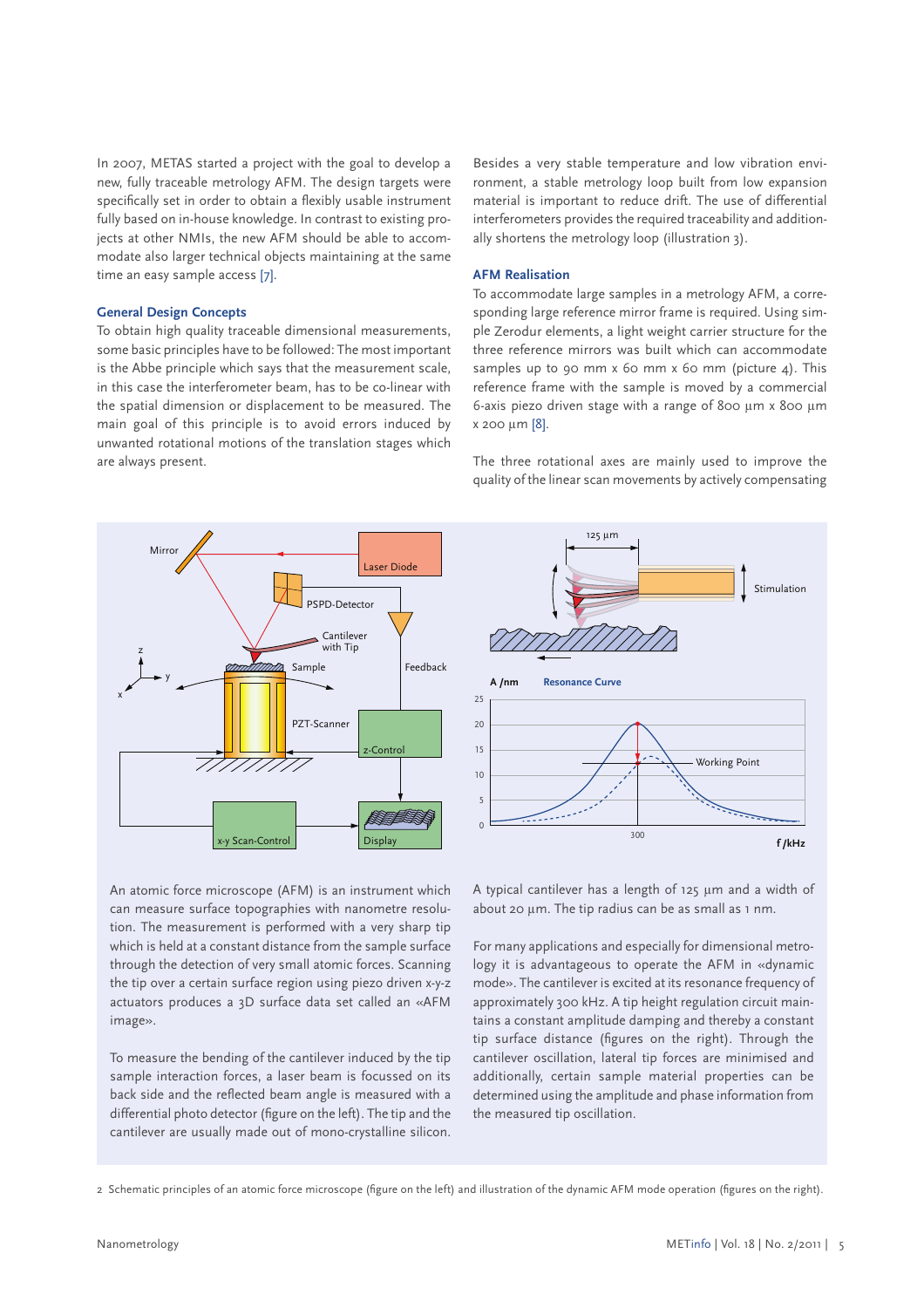

3 Differential interferometer beam configuration with main beams measuring the sample movement respecting the Abbe principle and reference beams monitoring the AFM tip position using a small mirror cube fixed to the end of the fast z-stage piezo.

all unwanted rotations. This 6-axis stage has its own built in capacitive measurement system. However, the stage controller allows also the use of external sensors such as the interferometer signals.

The sample position is measured with respect to the AFM tip by means of three differential Jamin type interferometers. The measurement beams fulfil the Abbe condition and the differential measurement shortens the metrology loop considerably. The METAS built interferometer system acquires all metrologically relevant information with high data synchronicity and is therefore a key component of the AFM.

To follow the sample topography, the AFM tip is actuated with an additional fast 12 um piezo stage which is placed outside the metrology loop because the fast z-stage moves not only the AFM tip-holder but also the small reference mirror. Integrated in the tip holder is a small bimorph piezo which serves an activator for the cantilever oscillation. The cantilever bending is measured using the laser beam deflection method. A diode laser beam is focussed on the back side of the cantilever and the reflected beam angle is measured with a four quadrant photo detector (picture 5).

#### **Contact and Dynamic Mode Operation**

The AFM can operate either in contact or in dynamic mode. For contact mode measurements, the vertical and the lateral deflections of the tip are acquired synchronously with the x-y-z-position data, while in dynamic mode position, oscillation amplitude and phase are acquired synchronously. A commercial oscillation controller is used for the amplitude and phase measurements in dynamic mode [9]. This controller could be easily integrated into the main METAS LabView AFM control software.

The upper part of the AFM is mounted on a coarse approach stage which can move the tip upwards by 50 mm. This stage facilitates tip replacement and sample exchange. Also the coarse sample approach is fully automatic once the tip and the surface position are determined by the focus of the video microscope. Furthermore, the built in top view zoom video microscope allows to position the AFM tip exactly above the location of interest on the sample. This concept offers a good sample visibility and an easy sample access. Finally, good laboratory conditions, electronics with direct heat evacuation, vibration damping, acoustic isolation box and low power dissipation help to reduce noise and drift (picture 1).



4 Zerodur carrier structure for the three interferometer mirrors which can accommodate also larger samples.



5 Interferometer beams monitoring the AFM tip motion by means of a small reference mirror.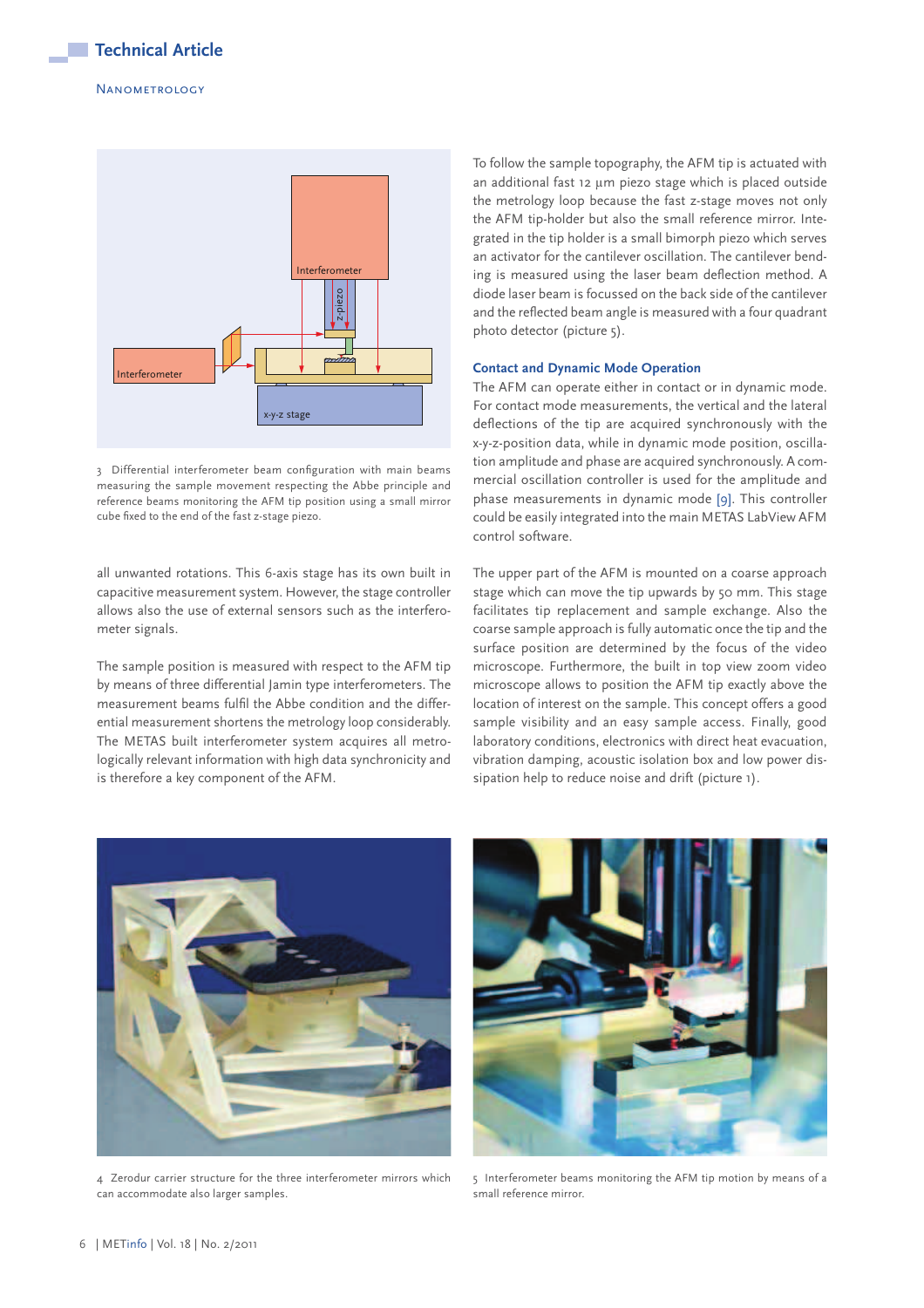

6 Schematic of the differential plane mirror Jamin type interferometer. The METAS built interferometers have an optical fibre input and quartz beam benders at the exit for the required special beam geometry.

#### **Interferometer Design**

The METAS built interferometer system with the incorporated Field-Programmable Gate Array (FPGA) data acquisition is the most important component in order to fulfil the metrological traceability requirement. The three differential plane mirror interferometers of the Jamin type are based on a previous development at NPL [10]. This special interferometer configuration provides very stable, differential measurements.

It is a two pass interferometer with the four measurement beams placed symmetrically with respect to a centre reference line which must fulfil the Abbe condition. The Jamin plate made from quartz is the only component inside the interferometer which determines its stability. The homodyne interferometer produces sine and cosine signals with a period of 158 nm by the use of special surface coatings on the Jamin plate. Sub-nanometre resolution is finally obtained through accurate phase interpolation.

The METAS version of the interferometer has optical fibre input for the laser and quartz beam benders at the exit for the specially required beam geometry. The fast synchronous FPGA data acquisition includes signal corrections, fringe counting, phase interpolation as well as digital and analogue signal outputs in various forms (illustration 6).

The interferometer noise is sensitive to the beam path length in air. To minimise the effect of air turbulences, all beams are guided inside black aluminium tubes. At 40 mm distance, the position noise at 10 kHz bandwidth is 0.2 nm p-p. The phase interpolation is improved using an online Heydemann signal adjustment [11] resulting in a phase interpolation non-linearity below 0.05 nm. The dead path correction requires an accurate tracking of the refractive index of the air. This is achieved by measuring temperature, humidity, pressure and  $CO<sub>2</sub>$  content as input parameters for the refractive index calculation using Edlén's equation.

## **Stage Characteristics**

Although the AFM design nominally fulfils the Abbe principle there is always a small remaining offset to the Abbe reference line. With a non-ideal stage behaviour this can easily create large uncertainty contributions. The main 6-axis AFM stage uses its built-in capacitive sensors to adjust the rotational deviations to a minimum. Verification measurements with an autocollimator showed remaining, mainly linear, deviations below 4 µrad. For a maximum assumed Abbe offset of 1 mm the estimated uncertainty contribution remains below 0.6 nm/100 µm scan length (illustration 7 and diagram 8).

#### **Distributed AFM Control**

The main AFM control and data evaluation is performed by a METAS control software written in LabView. To reduce the load on the main controller PC, other decentralised dedicated sub-



7 All possible motion errors of a linear stage.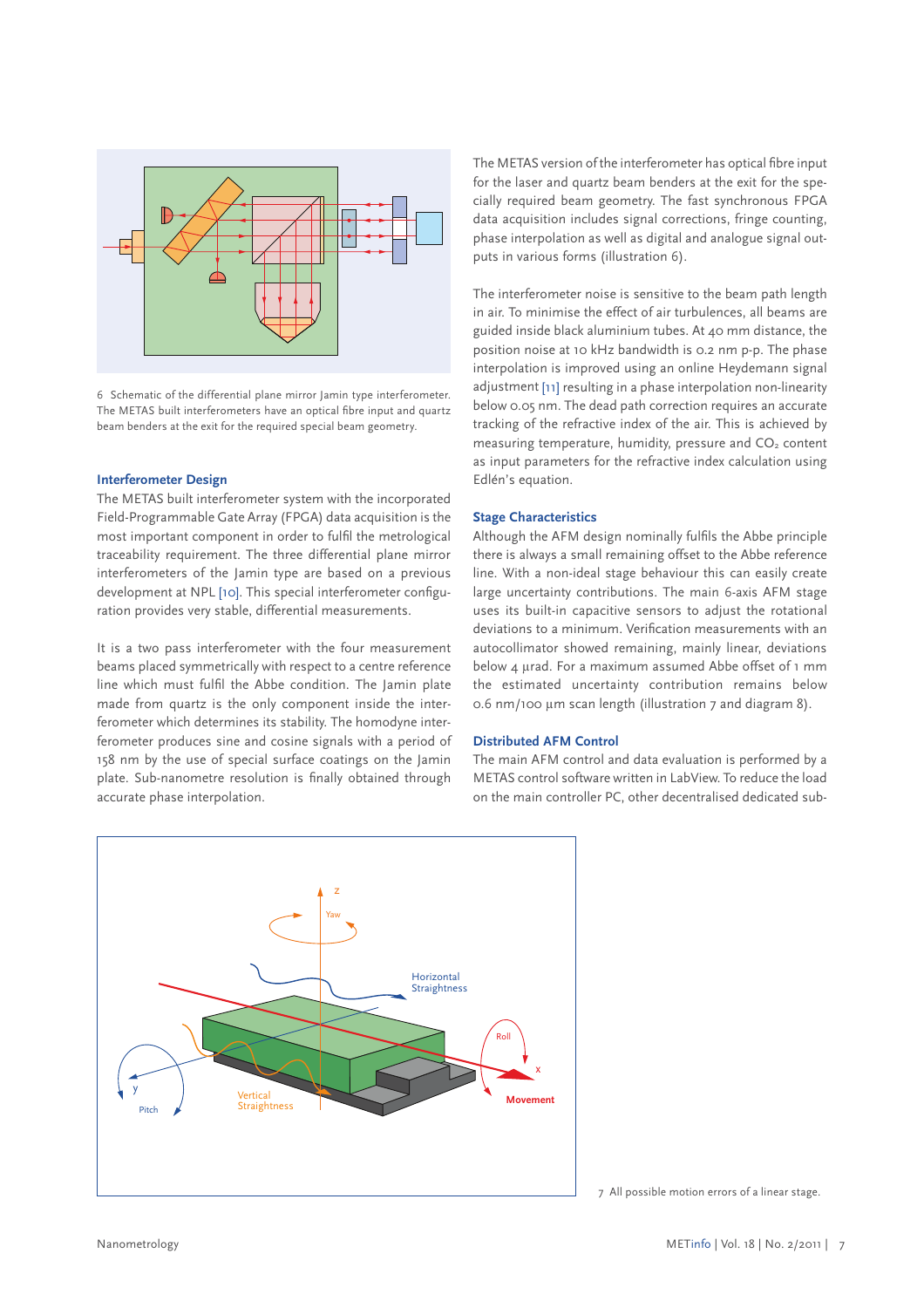#### **NANOMETROLOGY**



8 Autocollimator measurements showing the rotational deviations of the main 6-axis AFM stage.

systems are involved. The intelligent 6-axis stage controller generates also complex scanning motions according to a set of a few simple parameters. The dedicated controller of the fast z-piezo does the tip sample distance regulation according to the given amplitude setpoint and the feedback parameters.

The AFM tip oscillation controller uses a second FPGA board inside the main control PC and provides analogue amplitude and phase signals. Finally, two additional stage controllers are used for the video microscope and one for the coarse approach stage of the AFM head.

#### **Data Acquisition**

The most crucial data acquisitions with respect to timing and throughput are performed entirely FPGA based. An FPGA is an integrated logic circuit designed to be software configurable by the user after manufacturing. After programming it behaves like a huge electronic circuit with several million logic gates. The FPGA board used here features additionally eight synchronously sampled analogue input channels. Six channels are used for the interferometer signals and two for amplitude and phase of the tip oscillation.

Interferometer fringe counting is possible up to 10 MHz while all analogue signals are sampled and processed at a rate of 160 kHz. The sine and cosine signals of the three interferometers are corrected and the phase is interpolated by a large tangent lookup table resulting in digital position resolution of 20 pm.

The 3D position data as well as the other signals from the tip oscillation controller are online averaged to 10 kHz and then directly transferred into the computer by means of Direct Memory Access (DMA). At the same rate, the interferometric position data is transmitted over a digital parallel port interface to the 6-axis stage controller. This results in a five times reduced positional noise compared to the original 16 bit capacitive sensor control.

A single measured AFM scan line can have up to 200 000 data points. To avoid too large data files, data reduction procedures are applied already online during the measurement. Finally, at the end of a measured AFM image the acquired 3D surface point cloud is resampled into the usual 2D height matrix which uses much less storage space and which can be evaluated offline using free or commercial AFM image processing software such as Gwyddion, WSxM or SPIP.

#### **Applications**

The typical application field of Metrology AFMs is to calibrate surface topography standards such as 1D or 2D gratings and step height standards which are themselves used to calibrate ordinary SPMs or other microscopes such as SEMs (picture 9). Further applications include the calibration of line width standards and tip characteriser shapes.

Besides these traditional tasks, the calibration of standard re ference particle diameters is becoming more and more



9 AFM pitch and step height calibrations. Left: holographic grating with 700 nm pitch, image 10 µm x 10 µm. Right: 7 nm step height standard, image 60 µm x 60 µm.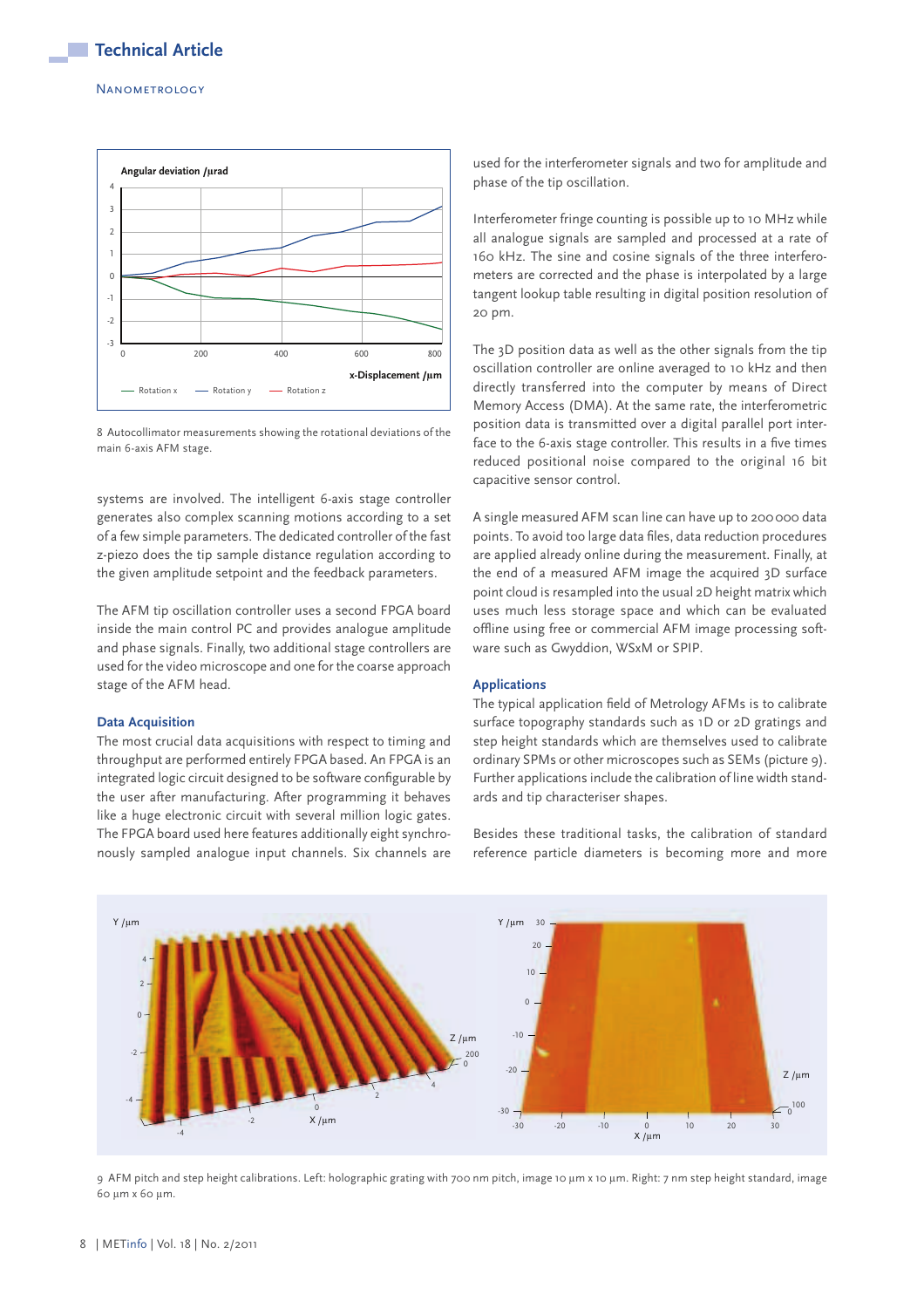

10 200 nm polymer reference particles on mica. Raw data images showing height (left), amplitude (centre) and phase (right) of the AFM tip oscillation. Images 8 µm x 8 µm with 1024 x 1024 data points.

important [12]. METAS was participating in the EURAMET EMRP project «Traceable characterisation of nanoparticles» where traceable methods needed for particle size and size distribution measurements were developed (picture 10).

Technical applications such as the roughness of microparts, surface texture of precision balls, profiler stylus shape deviation, edge radius of cutting tools and diamond indenter shape deviation measurements are possible. Since the AFM is designed to accommodate also larger objects, it can also be applied for direct measurements of microstructures and surface roughness on technical objects such as gauge blocks, probing spheres, medical or watch parts. In the future, the implementation of improved 3D functionality is planned: nano coordinate measuring machine.

## **References**

- [1] G. Binnig, H. Rohrer, Scanning tunneling microscopy, Helv. Phys. Acta, 55(6), p. 726–735, 1982.
- [2] H.-U. Danzebrink, F. Pohlenz, G. Dai, C. Dal Savio, Metrological scanning probe microscopes - instruments for dimensional nanometrology, Nanoscale calibration standards and methods, G. Wilkening and L. Koenders (Eds), Wiley-VCH Verlag, Weinheim, ISBN 3-527-40502-X, pp. 3–21, 2005.
- [3] I. Misumi, S. Gonda, O. Sato, K. Sugawara, K. Yoshizaki, T. Kurosawa, T. Takatsuji, Nanometric lateral scale development using an atomic force microscope with directly traceable laser interferometers, Meas. Sci. Technol. 17, pp. 2041–2047, 2006.
- [4] J. Haycocks, K. Jackson, Detecting and addressing the surface following errors in the calibration of step heights by atomic force microscopy, Meas. Sci. Technol. 18, pp. 469–475, 2007.
- [5] B. Poyet, S. Ducourtieux, J. David, L. Lahousse, S. Leleu, Development of a new XY flexure translation stage with high guidance quality for the LNE metrological AFM, 10<sup>th</sup> Aniv. Int. Conf. of the European Soc. for Precision

Engineering and Nanotechnology (euspen), Zurich, Switzerland, Proc. V2, pp. 375–379, May 2008.

- [6] F. Meli, R. Thalmann, Long-range AFM profiler used for accurate pitch measurements, Measurement Science and Technology, 9(7), pp. 1087–1092, 1998.
- [7] F. Meli, A. Küng, Realization of a large sample 3D metrology AFM with differential Jamin interferometers, 11<sup>th</sup> Int. Conf. of the European Soc. for Precision Engineering and Nanotechnology (euspen), Como, Italy, Proc. V1, pp. 203–206, May 2011.
- [8] www.physikinstrumente.ch.
- [9] www.specs-zurich.com.
- [10] M. J. Downs, W. R. C. Rowley, A proposed design for a polarization-insensitive optical interferometer system with subnanometric capability, Precision Engineering, 15(4), p. 281–286, 1993.
- [11] P. L. M. Heydemann, Determination and correction of quadrature fringe measurement errors in interferometers, Appl. Optics, 20(19) p. 3382–3384, 1981.
- [12] F. Meli, Nanoscale Calibration Standards and Methods, G. Wilkening and L. Koenders (Eds), Wiley-VCH Verlag, Weinheim, ISBN 3-527-40502-X, pp. 361–374, 2005.



Felix Meli, Ph. D., Head of Nanound Micro-Technology Laboratory, direct phone +41 31 32 33 346, felix.meli@metas.ch.